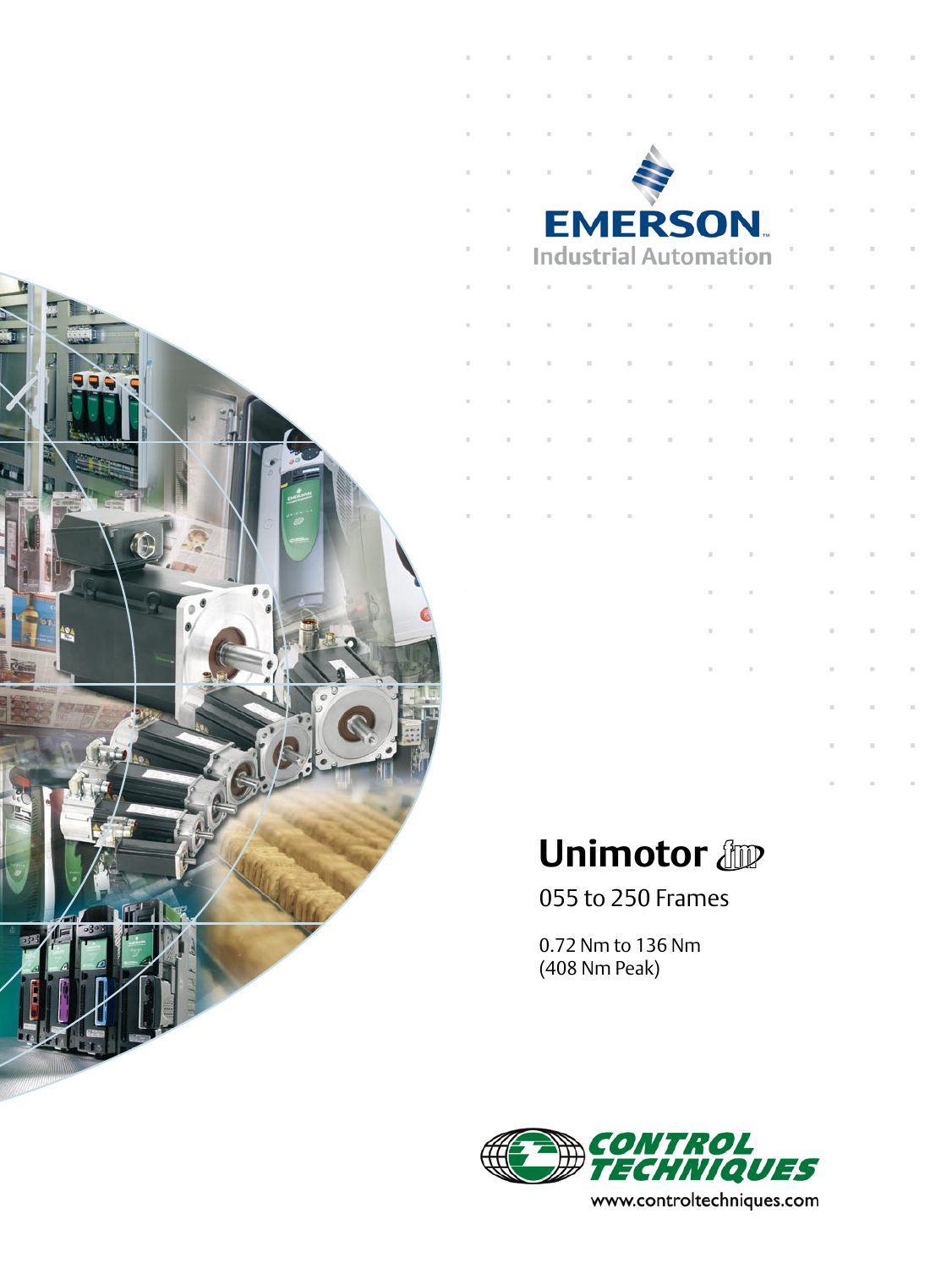



# **Unimotor fm**

**Unimotor fm is a high performance brushless AC servo motor range matched for use with Control Techniques drives. 'fm' stands for flexible motor, designed to accommodate a wide range of applications. The motors are available is seven frame sizes with various mounting arrangements and motor lengths.**



# **Reliability and innovation**

Unimotor fm is designed using a proven development process that prioritises innovation and reliability. This process has resulted in Control Techniques' market leading reputation for both performance and quality.

# **Matched motor and drive combinations**

Control Techniques motors and drives are designed to function as an optimised system. Unimotor fm is the perfect partner for Unidrive SP, Digitax ST and Epsilon EP drives.

### **Features**

Unimotor fm is suitable for a wide range of industrial applications, due to its extensive range of features

- Torque range: from 0.72 Nm to 136 Nm
- Standard and high energy parking brakes
- Numerous connector variants, e.g. vertical, 90° low profile, 90° rotatable and hybrid box on frame size 250
- Variety of flange possibilities (IEC/NEMA)
- Various shaft diameters; keyed or plain
- IP65 conformance; sealed against water spray and dust when mounted and connected
- Low inertia for high dynamic performance; high inertia option available
- World class performance
- Supported by rigorous testing for performance and reliability
- Optional high peak torque motors; up to 5 times stall torque
- Winding voltages of 400V and 220V
- Rated speeds include 1500 rpm, 2000 rpm, 3000 rpm, 4000 rpm, 6000 rpm and others available

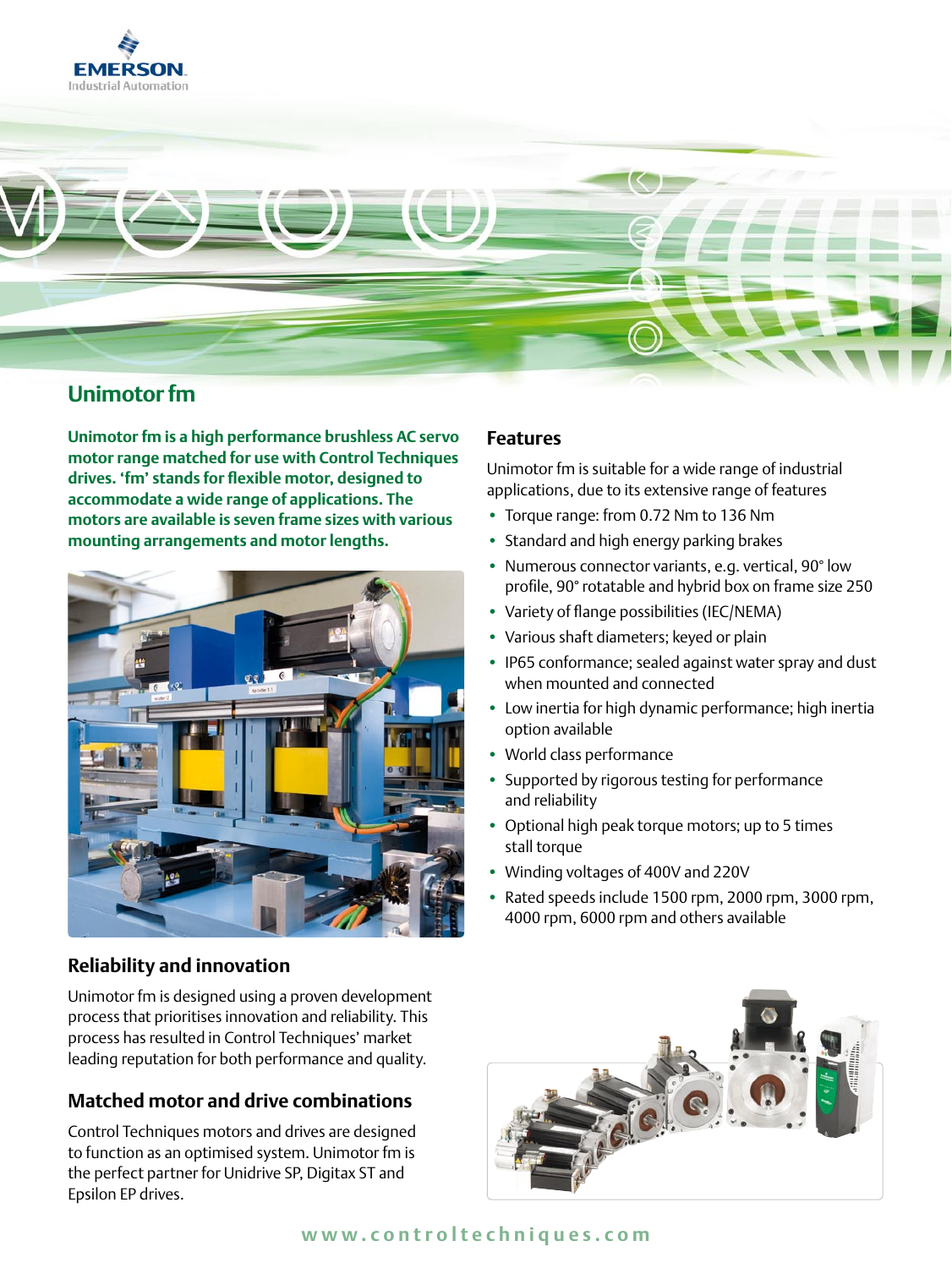

# **Faster set-up, optimised performance**

When a Control Techniques servo drive is connected to a Unimotor fm fitted with a SinCos or Absolute encoder, it can recognise and communicate with the motor to obtain the "electronic nameplate" data. This motor data can then be used to automatically optimise the drive settings. This feature simplifies commissioning and maintenance, ensures consistent performance and saves time.

## **Accuracy and resolution to suit your application requirement**

Choosing the right feedback device for your application is critical in getting optimum performance. Unimotor fm has a range of feedback options that offer different levels of **IS<sup>O</sup> <sup>9</sup>00<sup>2</sup>**accuracy and resolution to suit most applications: **A<sup>P</sup> LISTED E214439 PROVA<sup>L</sup>**

- Resolver: robust for extreme applications and conditions - low accuracy, medium resolution
- Inductive absolute: medium accuracy medium resolution
- Incremental encoder: high accuracy, medium resolution
- Optical SinCos: high accuracy, high resolution
- Single turn and multi-turn: Hiperface and EnDAT protocols supported

## **Conformance and standards**





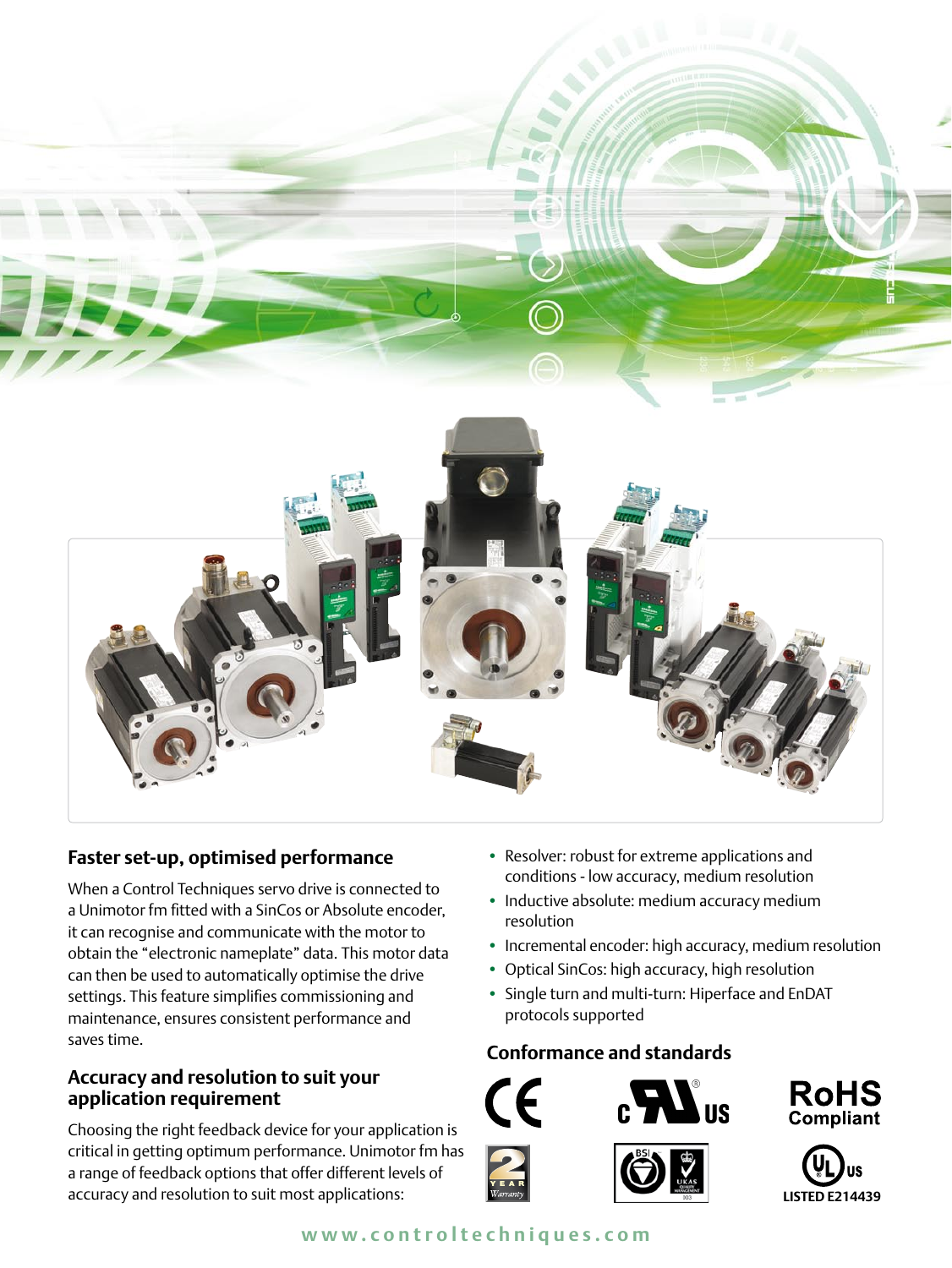

# **Ideal for retrofit**

Unimotor fm is an ideal retrofit choice with features to ensure it can integrate easily with your existing servo motor applications. Unimotor fm has been designed so that existing Unimotor customers can easily migrate to the new platform. All connector interface types and mounting dimensions remain the same. If you are planing to retrofit your system, Unimotor fm is the obvious choice.

### **Custom built motors**

As part of our commitment to you, we can design special products to meet your application specific requirements.

### **Wide range of complementary accessories**

Unimotor fm has a wide range of complementary accessories to meet all your system requirements:

- Feedback and power cables for static and dynamic applications
- Fan boxes
- Gearboxes
- Connectors

### **All around the world, just around the corner**

Backed by Control Techniques' world wide support network in 65 countries through 90 subsidiary Drive Centres and resellers.

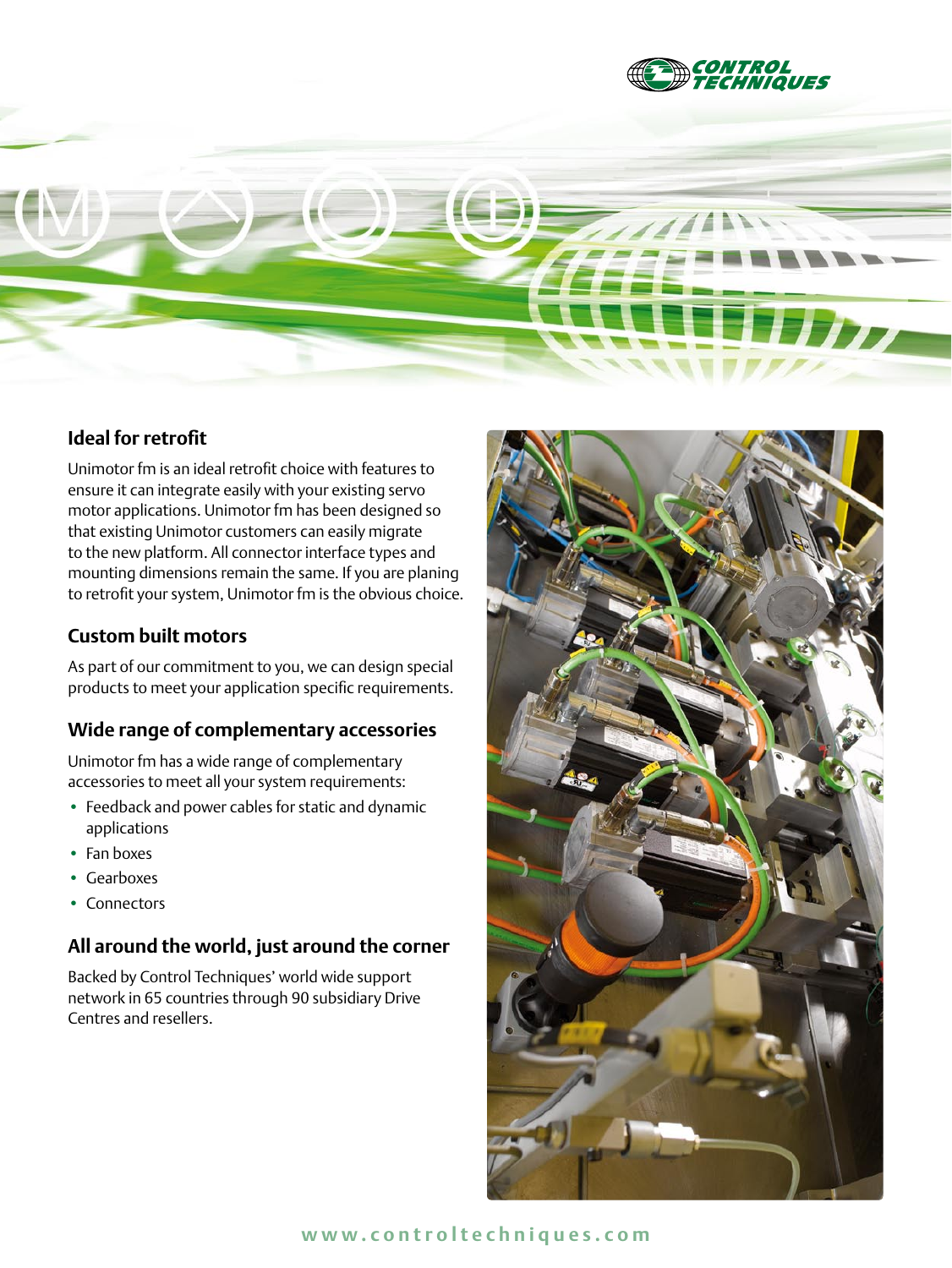

# **Torque performance**



**Torque (Nm)**

NB: The selection of Drive-Motor combinations should be based on Duty/Load Profiles of the application